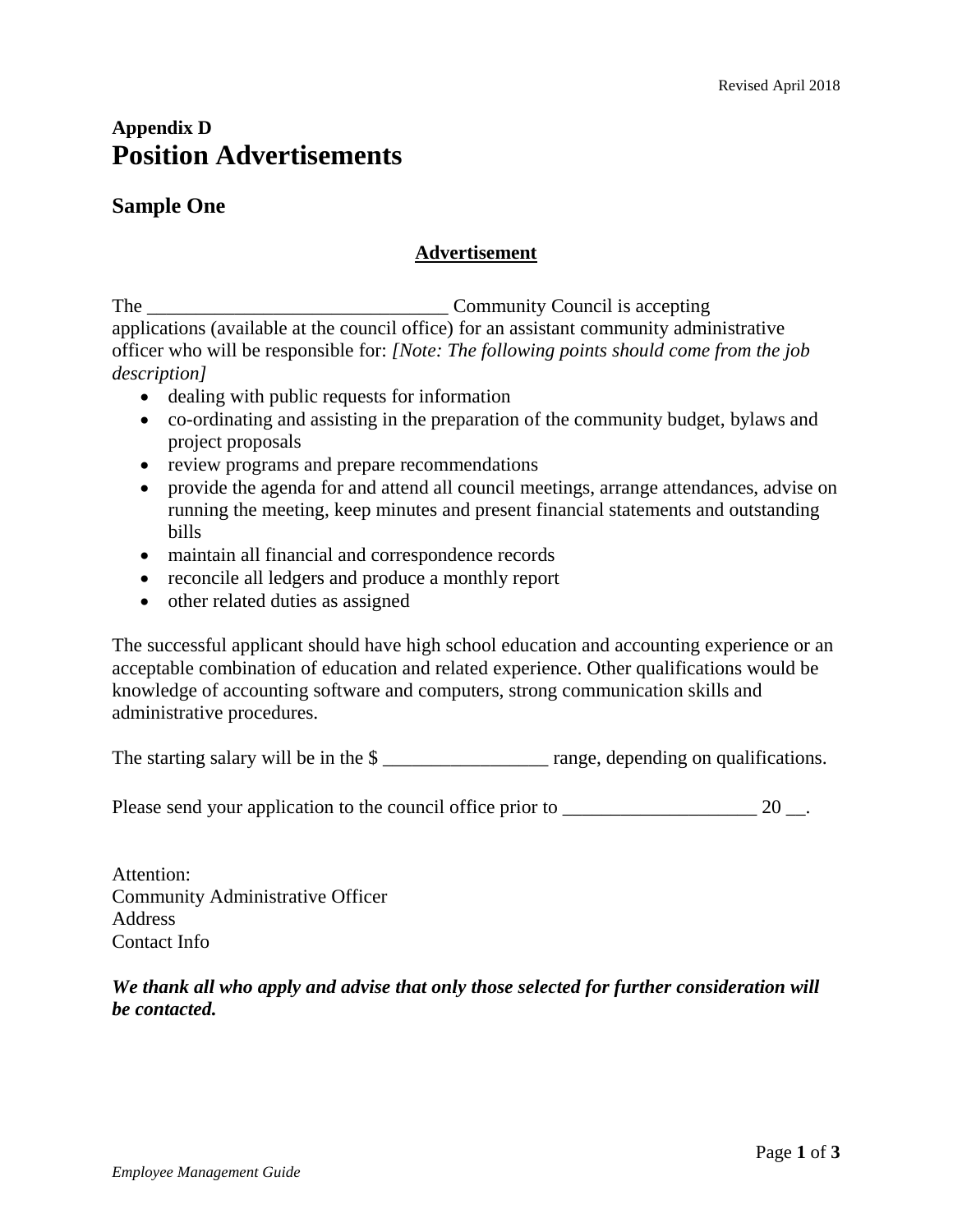# **Sample Two**

## **Advertisement**

The Green Meadows Community Council requires the services of a public works employee for the protection and operation of its public works facilities.

*[Note: The following two paragraphs should come from the job description]* The public works employee will be responsible for caretaking in all the buildings and small carpentry repairs as required. Pick up, dispose and maintain garbage at a community waste site. Maintain the water supply system to assure its continual operation in providing a safe community water supply.

The successful applicant should have carpentry and mechanical skills, hold a valid Manitoba driver's licence and have experience working with water systems.

The starting salary for this position will be  $\frac{1}{2}$  per hour with a review annually.

The Green Meadows Community Council provides a benefit package, which includes a pension plan and life insurance.

Applications may be picked up at the Green Meadows Community Council office. Deadline for applications to be received at the council office is  $20 \quad .$ 

Council reserves the right to repost for this position where no qualified applications are received.

Attention: Community Administrative Officer Address Contact Info

*We thank all who apply and advise that only those selected for further consideration will be contacted.*